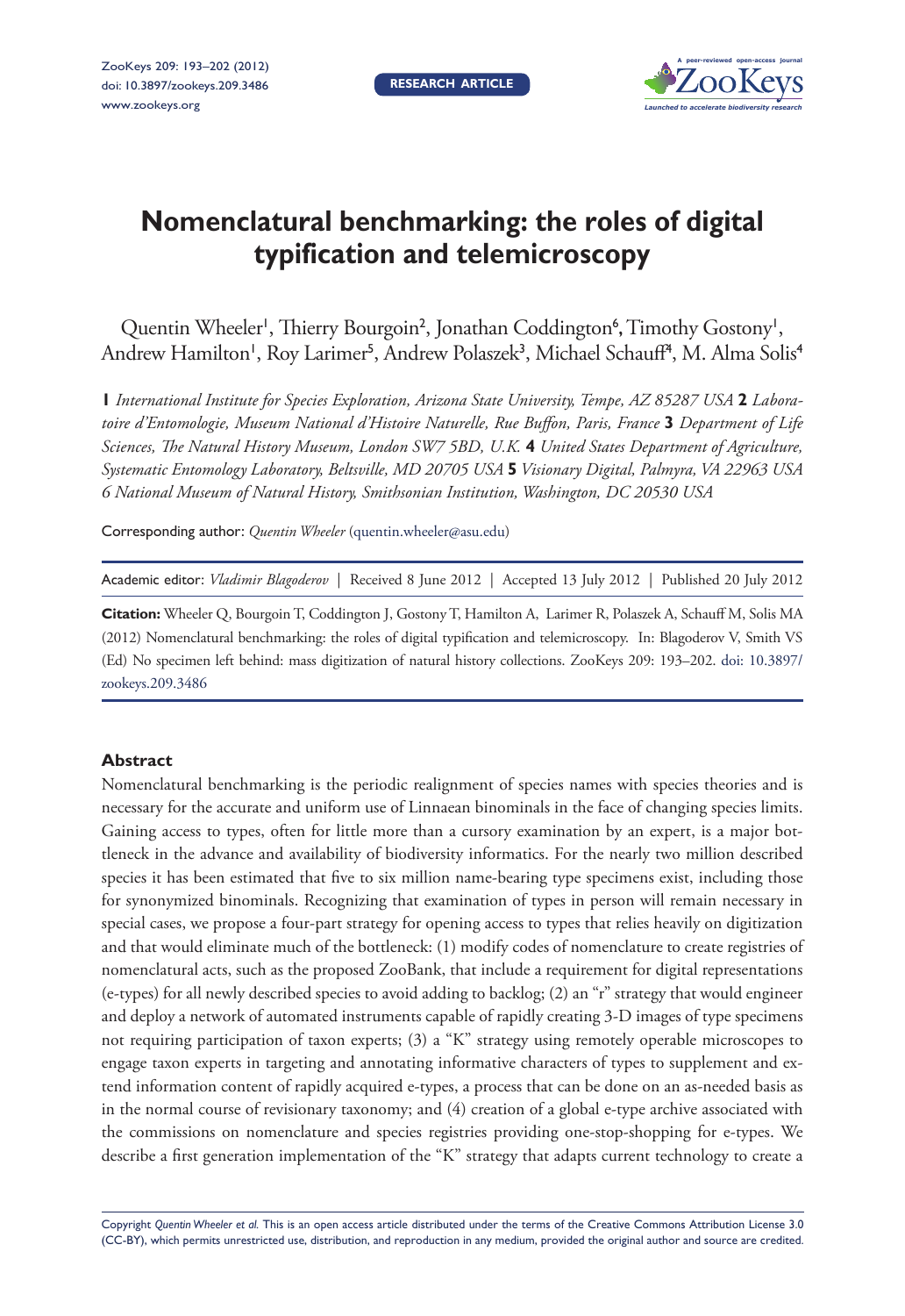network of Remotely Operable Benchmarkers Of Types (ROBOT) specifically engineered to handle the largest backlog of types, pinned insect specimens. The three initial instruments will be in the Smithsonian Institution(Washington, DC), Natural History Museum (London), and Museum National d'Histoire Naturelle (Paris), networking the three largest insect collections in the world with entomologists worldwide. These three instruments make possible remote examination, manipulation, and photography of types for more than 600,000 species. This is a cybertaxonomy demonstration project that we anticipate will lead to similar instruments for a wide range of museum specimens and objects as well as revolutionary changes in collaborative taxonomy and formal and public taxonomic education.

#### **Keywords**

Types, typification, digital imaging, biodiversity informatics, taxonomy, nomenclature, natural history museums

#### **Introduction**

Our ability to explore, sustain, and utilize biodiversity depends on accurate species identifications, predictive phylogenetic classifications, and reliable scientific names. Biodiversity informatics relies on scientific names and the field continues to expand uses of binominals in information management and analysis (Patterson et al. 2006, 2010).

Species-level binominals are objectively applied due to the practice of typification in which a single specimen is designated to function as a representative or standard for the name (Blackwelder 1967, ICZN 1999, McNeill et al. 2006) Nomenclatural benchmarking is the periodic alignment of species names with changing theories of the limits of species and involves the reexamination of type specimens. Although the Code aims to promote stability in nomenclature Eugene Gaffney (1979) observed that taxonomic stability *is* ignorance. New data, specimens, and analyses inevitably change and improve our understanding of species. These changes variously require coining new names, redefining concepts attached to existing names, or resurrecting names from synonymy. Unless binominals keep pace with the growth of knowledge and changing concepts of species, their information content and reliability as tools of communication and data management decline over time.

The process of nomenclatural benchmarking is the examination of type specimens of all available species-group names (i.e., all species-group names meeting the requirements of the prevailing Code) to ascertain which currently accepted taxonomic species the specimen bearing the name falls within. Whichever species the type specimen falls within, there follows the name attached to it. Difficulties in accessing types to inform nomenclatural decisions is slowing progress in taxonomy and threatening the integrity of biodiversity databases. Digital representations of types or e-types are clearly a major part of the solution. Where detailed images of types exist many nomenclatural decisions can be made rapidly and efficiently. Botanists have led the way in the systematic digitization of types with impressively effective results from projects of individual herbaria to coordinated community projects (e.g., Global Plants Initiative, see [www.](www.botanischestaatssammlung.de/projects/GPI.html)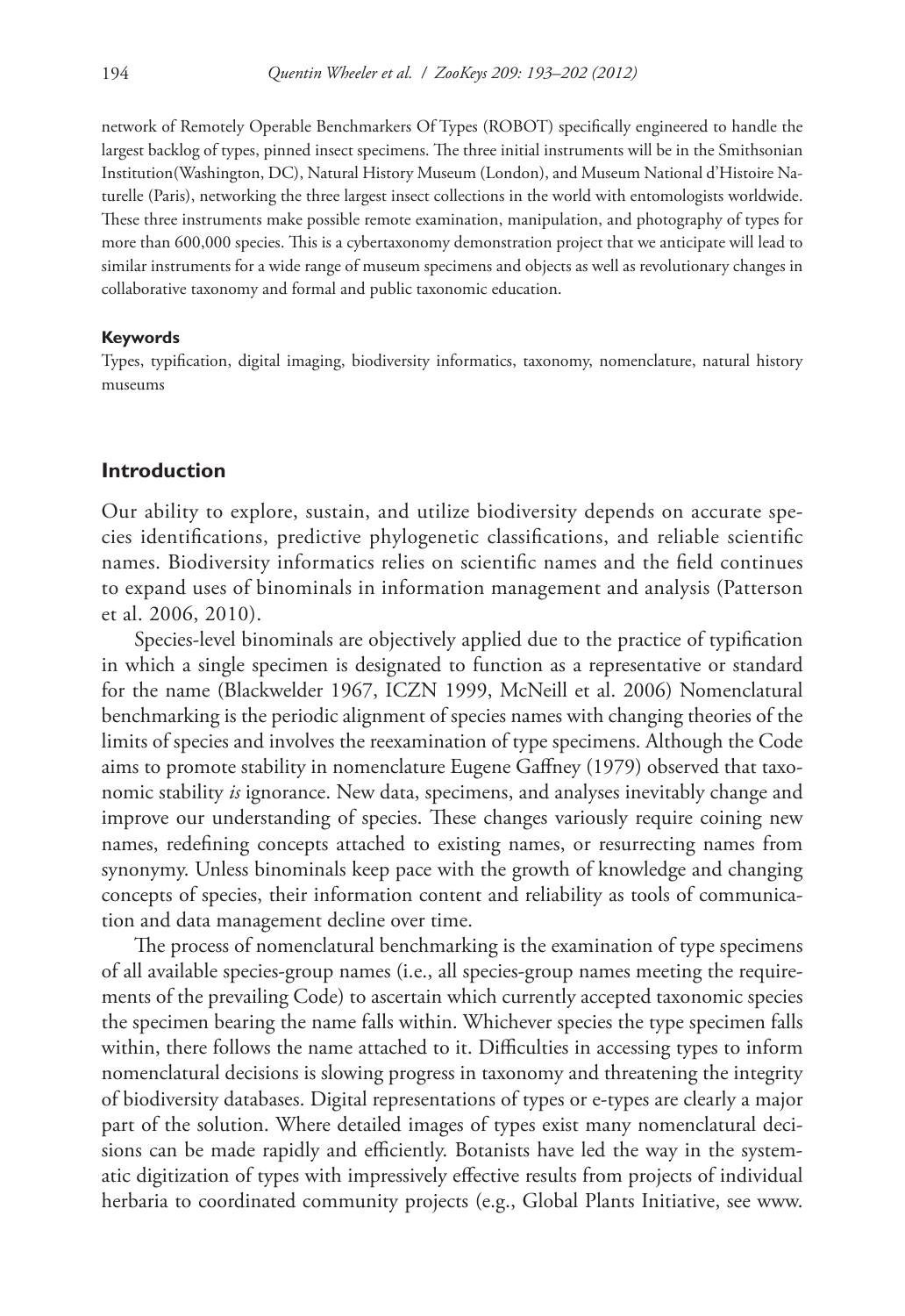[botanischestaatssammlung.de/projects/GPI.html\)](www.botanischestaatssammlung.de/projects/GPI.html). Zoologists are making progress, including specialized imaging techniques for unique specimen challenges (e.g., Berquist et al. 2012), but have major challenges ahead.

Here we address four issues that we regard as major challenges for nomenclatural benchmarking. First, there is the matter of a massive backlog. It has been estimated that the nearly two million currently recognized species (Chapman 2009) are accompanied, including names in synonymy, by perhaps five to six million name-bearing types. There is no tally of the number of type specimens that have been digitized to date, but it is at most a fraction of the backlog. Second, there is the issue of adding to the backlog through the description of new species. There is no formal requirement or expectation that types of the 18,000 or so species described each year be digitized. Third, there is a need for access to type specimens by experts in cases where existing digital images (e-types) fail to reveal characters in sufficient detail for definitive decisions regarding status. And, finally, there is a global need for a portal for access to all e-types.

We propose a strategy for addressing these challenges, including (I) modifications of the Codes to assure no further accumulation of backlogs of non-digitized types, (II) an "r" strategy that relies on automation to rapidly create reasonably informative e-types without the need for expert involvement; (III) a "K" strategy that engages experts to expand and refine such first approximation e-types; and (IV) the creation of a global archive of e-types. In addition, we describe a first generation "K" strategy instrument accessible via the Internet as part of an international network of remotely operable digital microscopes that make insect types accessible to taxon experts and that we anticipate will be launched in December, 2012.

#### **I: Digitize types for new species at time of description**

We could avoid adding to an already massive backlog of un-digitized types by adopting a few simple practices. First, we believe that the Codes should be modified to mandate registration of all nomenclatural acts, including descriptions of new species (Polaszek et al. 2005). As a further requisite, e-types should be a mandatory part of the registration of new species. While the minimum requirement would be one or more images, authors should be urged to include both a habitus representation of the type, preferably from multiple angles, as well as additional annotated detailed images of diagnostic anatomical details. Successful implementation will require standards for images as well as for data and metadata capture and dissemination, but such standards are already in wide use in biological informatics and should pose no serious difficulty.

Major museums that accession large numbers of types each year should establish e-typification centers to meet their in-house needs and to serve as a regional digital typification center. E-types could be created at a nominal fee for taxonomists working outside such institutions or offered at no charge for authors willing to permanently deposit the type with the museum.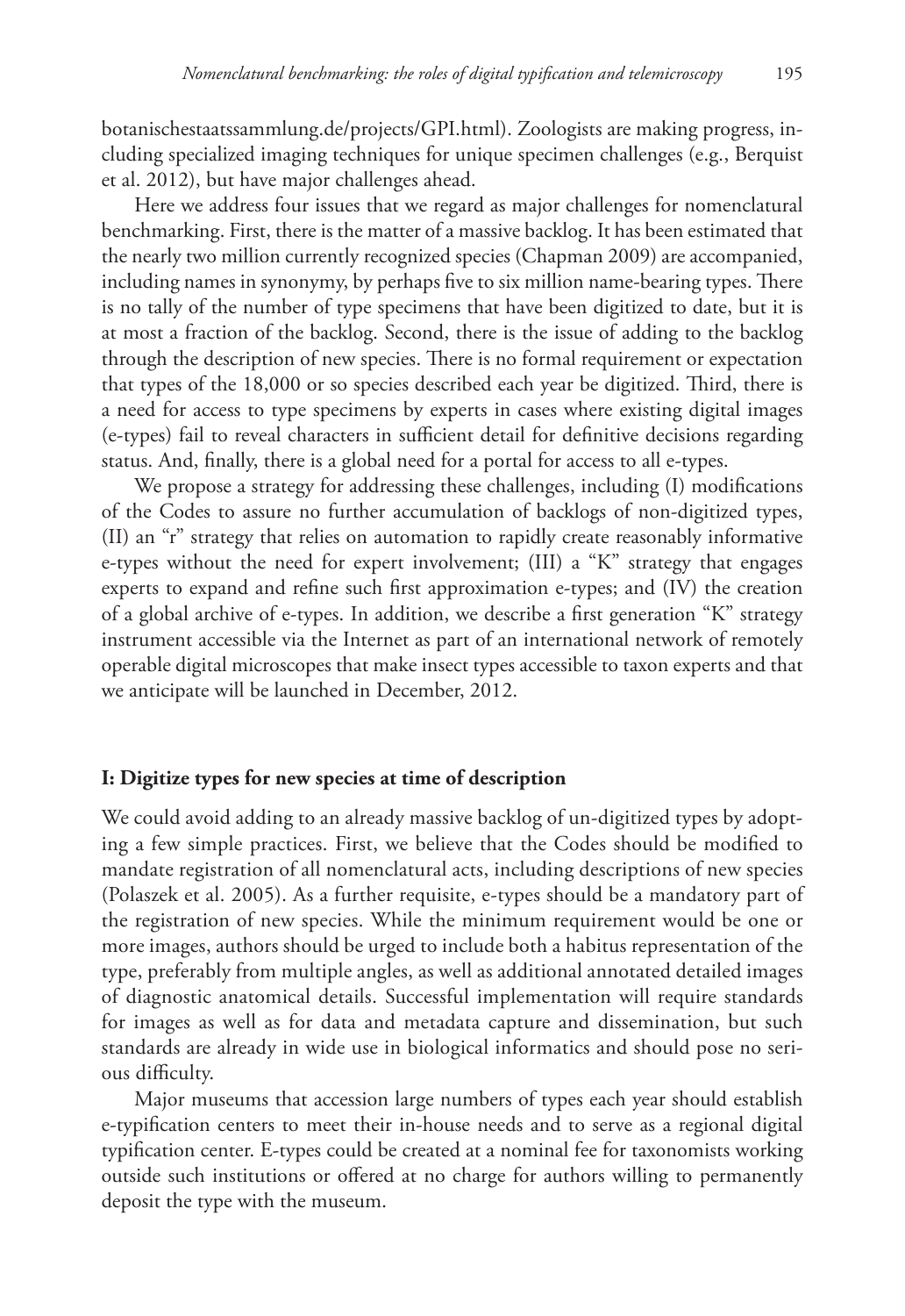#### **II: Rapid ("r" Strategy) e-typification**

To deal with a backlog of millions of type specimens we propose the development and engineering of automated e-typification instruments capable of rapidly capturing as much visual information from the specimen as possible without the need for expert intervention. It is easy to imagine such automated instruments that rotate the specimen, orbit a digital camera, or employ a battery of digital cameras to rapidly create rotatable and scalable 2D and 3D images of types. This would capture most, but not all, characters and provide a reasonably good first approximation of an e-type. Automation will result in low personnel costs. Deployed in numbers, such instruments could quickly eliminate the backlog. Following this initial digitization of the backlog these instruments could be permanently installed at the e-typification centers discussed above.

#### **III: Comprehensive ("K" Strategy) e-typfication**

One reason that the "r" strategy is rapid is that it imposes a one-size-fits-all approach to creating reasonably good 3D composites of type specimens. While resulting e-types will enable many nomenclatural decisions, in other cases the images will be found wanting in detail, illumination, angle, or some other respect. In certain cases, such as where a dissection is necessary to reveal a character, a physical visit to the museum or shipment of a specimen is unavoidable. In other cases it may be that simply connecting an expert with a type specimen via telemicroscopy is enough. This "K" strategy takes advantage of expert knowledge to supplement existing images with those that target diagnostic characters. This is a symbiotic relationship, with the expert gaining precious access to a type and the museum profiting from expert knowledge, because the images captured from telemicroscopy will become part of the composite e-type.

Benefits of telemicroscopy are obvious. They can save a great deal of time and money compared to visits by experts to museums, they can virtually repatriate types to scientists in countries of origin allowing a level of interaction not possible with archived images, they can dramatically decrease wear and tear on specimens, and they further democratize taxonomy by leveling the field for amateurs and scientists at small institutions who will have equal access to types.

#### **IV: A global e-type archive**

A comprehensive, distributed, open-access global e-type archive is urgently needed. In fact, next to completing a catalog with the status of all available species names, such an archive ranks among the greatest needs for advancing biodiversity exploration and informatics. A global e-type archive would provide one-stop access to images of the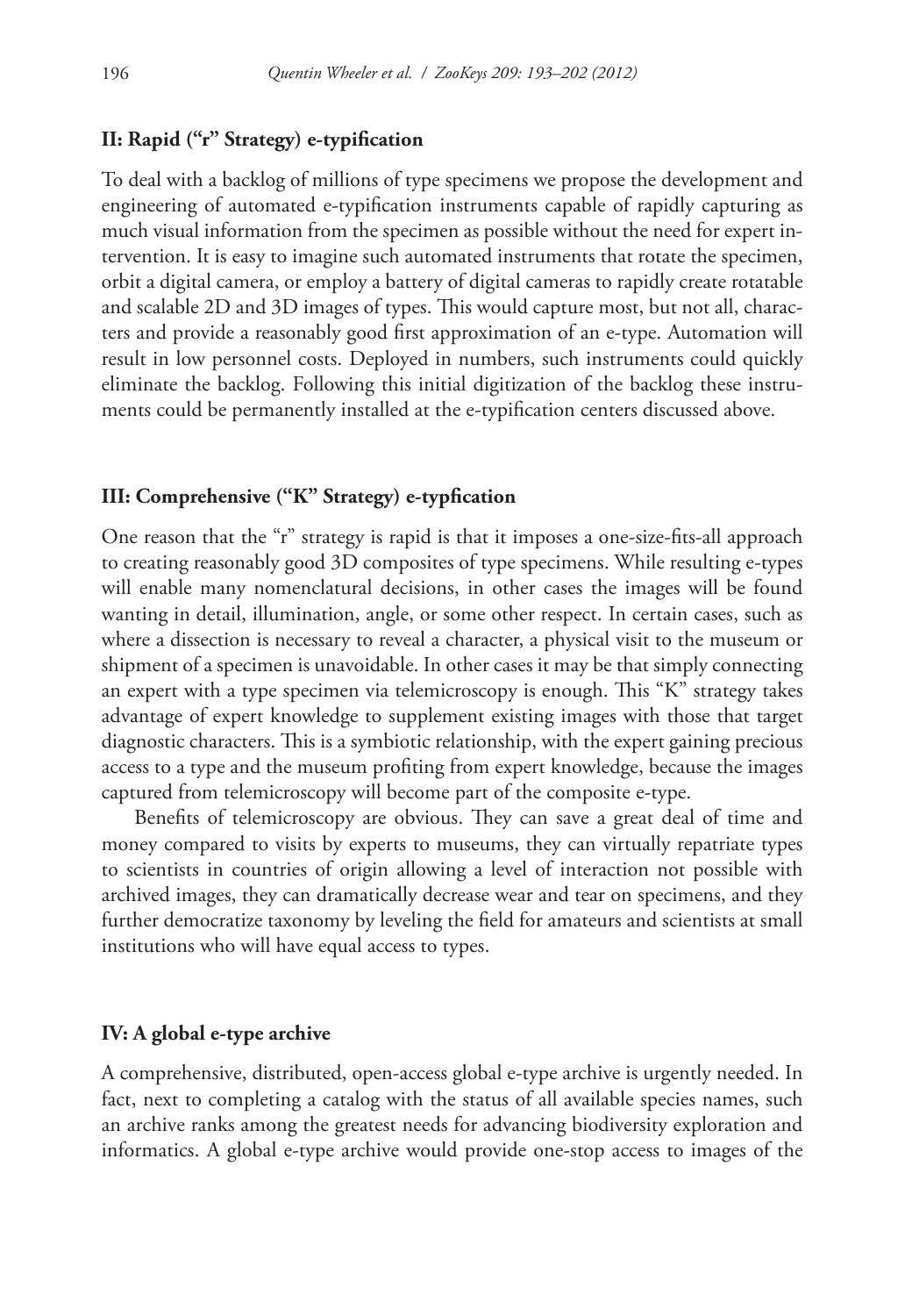

#### **GeTA**

#### Global e-Type Archive

The goal should be established to create a comprehensive archive of digital images of all type specimens. The above strategy is our recommended vision for creating and populating the insect digitized (e) types, all fed into an archive that provides open access to both initial 3D representations of types and, over time, accumulated detailed images as well.

**Figure 1.** Three-part strategy to (a) avoid further growth of backlog by digitizing all new species, (b) rapidly create 3D e-types for all existing species, and (c) open access to types for experts to facilitate their nomenclatural decision-making while simultaneously expanding and enhancing comprehensiveness of digital images of informative characters of type specimens. All images should be available through an open access public "Global e-Type Archive," whether managed by ZooBank or a community-level organization.

type specimens for any species and would be complementary to, and possibly accessible through, portals such as ZooBank, the Encyclopedia of Life, and the Biodiversity Heritage Library. It could also be easily hyperlinked in electronic taxonomic journals and monographs.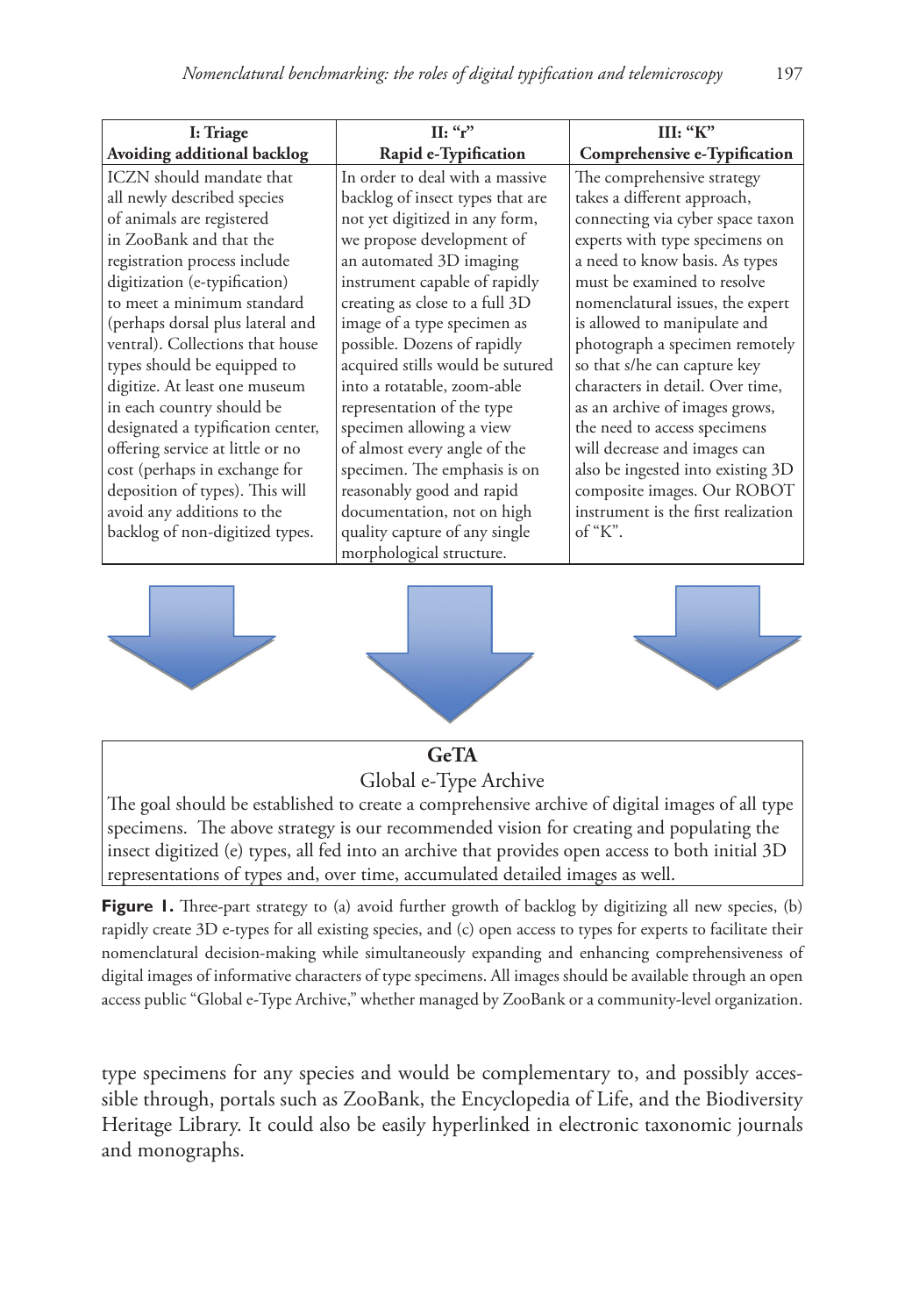# **Implementing "K" strategy for insect type specimens**

### **ROBOT(E)**

The idea of sharing specialized research instruments through Web access is not new (Hadida-Hassan et al. 1999) and, in our case, can be expanded to include specialized research resources such as specimens in collections. Histologists and pathologists have used telemicroscopy for decades and pioneered many innovative applications including robotic controls, archival images, multiple simultaneous viewing, interdisciplinary telecommunication, team consultation, and expert teleconsultation (e.g., Bellina and Missoni 2009, Leong and McGee 2001, Mea et al. 1999, Kayser 2002, Pantanowitz 2010) with application by extension to taxonomy.

Networking three leading insect collections in Washington, DC (Smithsonian Institution, National Museum of Natural History, Department of Entomology), London (Natural History Museum, Department of Entomology), and Paris (Museum National d'Histoire Naturelle, Laboratoire d'Entomologie) we set out to demonstrate that telemicroscopy could be used to implement our "K" strategy. With just these three nodes in a network of remotely operable microscopes in a network scheduled to go "live" in December, 2012 we will open potential access to a large fraction of insect type



**Figure 2.** Two ROBOT(E) remotely operable digital imaging systems designed to allow taxonomists to examine, manipulate, and digitally photograph type specimens through a Web connection. Three such instruments are being deployed to major insect collections in Washington, London, and Paris. A prototype instrument remains with the IISE for testing and development purposes. PHOTO: Courtesy of Erik Holsinger, Arizona State University.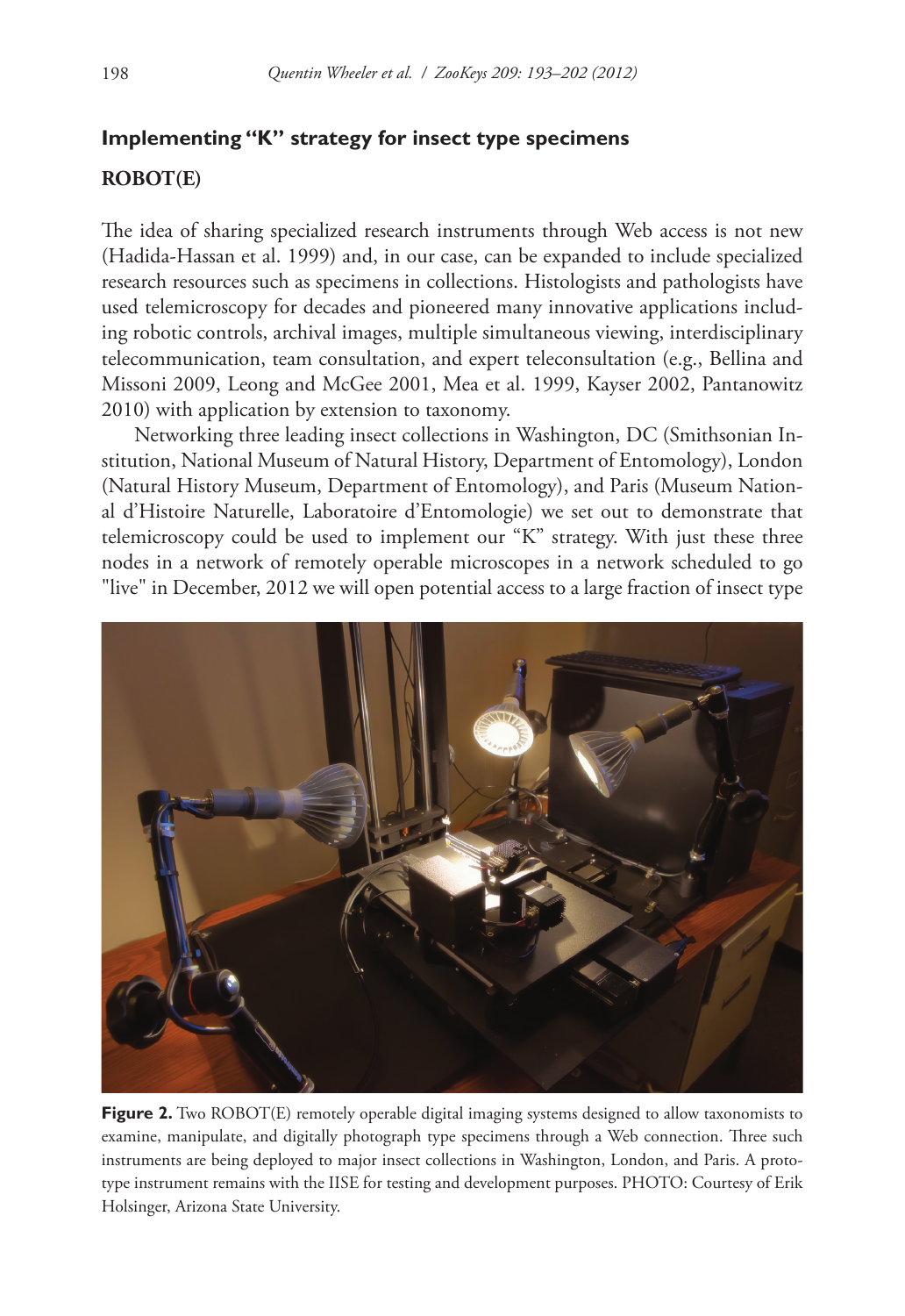specimens. These three collections, the largest on earth, contain more than 600,000 insect type specimens and more than 100,000,000 specimens possibly representing as many as 80% or more of known insect species.

Our selection of insects for a demonstration project was a relatively easy one for several reasons. First, insects account for more than one million described (Foottit and Adler 2009, Zhang 2011) species and an estimated two to three million type specimens. Second, many types are preserved as dry, pin-mounted specimens, making the engineering challenge of handling them manageable. Third, many types fall within a reasonable size range, again easing the challenge of handling most of them with a single device. Finally, many insects are of great agricultural, medical, and ecological interest and their taxonomy is undergoing rapid change requiring frequent access to types.

We have named our system ROBOT (Remotely Operable Benchmarker Of Types), with the first iteration (E) specially designed to handle pinned entomological types. Our goal was to make the system as simple and reliable as possible and to minimize costs by using as much off-the-shelf technology as feasible. The heart of ROBOT(E) is a digital Canon 7D camera that gave us several critically important capabilities beyond capturing images including auto-focus and through-the-sensor high resolution viewing. For the *z* axis we used the Visionary Digital BK P-51 CamLift that has a very precise linear actuator that can be moved in increments as small as 6.0 microns. The *x* and *y* axes use precise micro-step motors to move plates that were custom manufactured by a machine shop. Heavy studio-style lamp holders were modified to secure daylight temperature (ca. 5000 K) LED lamps that would operate on 120 or 240 v current. For the specimen holder, we designed an arm linked to two additional micro-step motors so that the specimen may be spun 360 degrees and "rolled" 180 degrees to reveal the ventral surfaces of specimens. The pin is secured by a tight bundle of fine acrylic cable into which it is inserted.

We designed and wrote the ROBOT(E) software to be simple and intuitive. Several "windows" may be seen or hidden and resized or positioned to meet user preferences. Simple mouse, arrow key, and button choices operate the system's five motors. Autofocus may be alternated with fine manual focusing. Autofocus is disabled when the specimen is rolled, and an algorithm keeps the specimen in approximate focus. Images are stored in a temporary folder from which they may be downloaded to any target folder. In addition, users may create bookmarks that remember *x*, *y*, and *z* coordinates so that specific views may quickly be recovered.

This first generation of ROBOT is intended to prove the usefulness of telemicroscopy in the study of types and has limitations. Future generations could easily be modified to handle a range of museum specimens or objects with little modification. Once the systems are fully tested in museum settings, we plan to add a number of additional features, including an automated image stacking montage function and improved control over illumination. Options will likely include a choice of spot or diffuse light. By combining ROBOT with an advanced video communication software package, colleagues can examine a type or rare specimen simultaneously, a specimen intercepted at a port of entry could be identified in consultation with an expert, or an expert could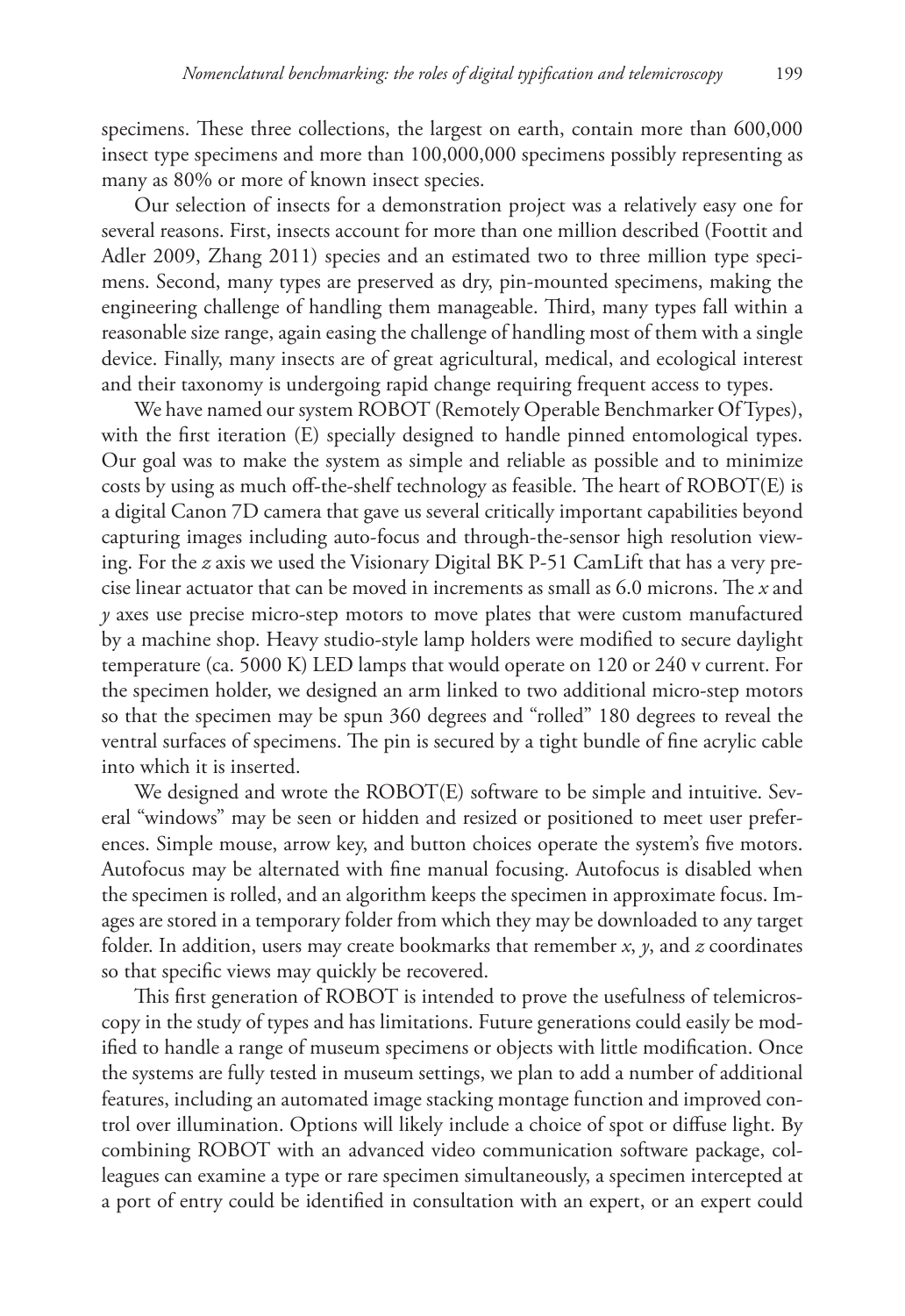

**Figure 3.** Screen capture of ROBOT(E) system in use. User is able to orient specimen on multiple axes by actuating micro-step motors that position on *x*, *y*, and *z* scales as well as spinning around axis of pin or tilting specimen to examine lateral or ventral perspectives.

use the specimen for advanced teaching. We hope that this project serves to encourage additional uses for remote microscopy and paves the way to open access to types.

## **Conclusions**

Our implementation of a network of remotely operable digital microscopes serves as a demonstration that high value specimens can be accessed, examined and imaged from virtually anywhere. It is merely one step in the modernization of museum specimen access. This is not a general solution to type accessibility or a substitute for creating e-types. We propose a broader strategy of which this direct connection of expert and type is merely one component. Our other recommendations include a global archive of type images, e-typification at time of original description and registration, and engineering automated instruments to rapidly create 3D images of all types. We also foresee modifications to improve our telemicroscopes in terms of their functionality, ability to handle a wide range of specimens and objects, and coupling with automated systems that alleviate much of the need for human involvement in specimen access.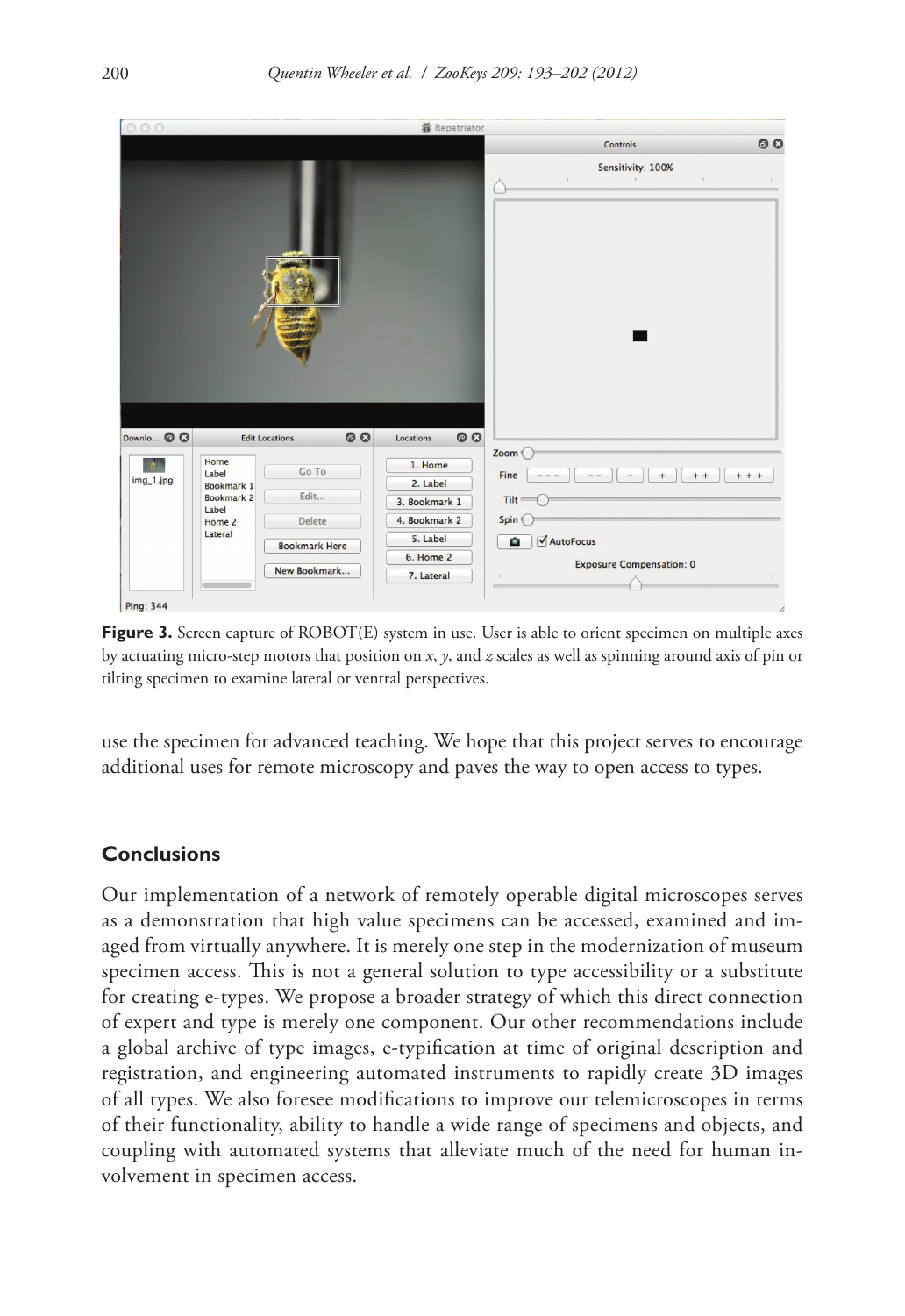#### **Acknowledgements**

Construction of a prototype of ROBOT(E) was made possible by a grant from the Virginia M. Ullman Foundation and matching contributions from Visionary Digital, Inc. Construction of the three final instruments was funded by the International Institute for Species Exploration, Arizona State University, and Visionary Digital, Inc. Andrew Hamilton's contributions to this work were supported by the National Science Foundation under grant number SES-09083935.

#### **References**

- Agosti A, Alonso-Zarazaga M, Beccaloni G, de Place Bjørn P, Bouchet P, Brothers DJ, the Earl of Cranbrook, Evenhuis N, Godfray HCJ, Johnson NF, Krell F-T, Lipscomb D, Lyal CHC, Mace GM, Mawatari S, Miller S, Minelli A, Morris S, Ng PKL, Patterson DJ, Pyle RL, Robinson N, Rogo L, Thompson FC, van Tol J, Wheeler QD, Wilson EQ (2005) A universal register for animal names. Nature 437: 477. [doi: 10.1038/437477a](http://dx.doi.org/10.1038/437477a)
- Bellina L, Missoni E (2009) Mobile cell-phones (M-phones) in telemicroscopy: increasing connectivity of isolated laboratories. Diagnostic Pathology 4: 19. [doi: 10.1186/1746-1596-4-19](http://dx.doi.org/10.1186/1746-1596-4-19)
- Berquist RM, Gledhill KM, Peterson MW, Doan AH, Baxter GT, Yopak KE, Kang N, Walker HJ, Hastings PA, Frank LR (2012) The digital fish library: Using MRI to digitize, database, and document the morphological diversity of fish. PLoS ONE 7: e34499. [doi: 10.1371/](http://dx.doi.org/10.1371/journal.pone.0034499) [journal.pone.0034499](http://dx.doi.org/10.1371/journal.pone.0034499)
- Blackwelder RE (1967) Taxonomy: A Text and Reference Book. Wiley, New York. 714 pp.
- Chapman AD (2009) Numbers of Living Species in Australia and the World. Australian Biological Resources Study, Canberra. 80 pp.
- Foottit RG, Adler PH (Eds) (2009) Insect Biodiversity: Science and Society. Wiley-Blackwell, Chichester, 632 pp.
- Gaffney ES (1979) An introduction to the logic of phylogeny reconstruction. In: Cracraft J, Eldredge N (Eds) Phylogenetic Analysis and Paleontology. Columbia University Press, New York, 79–111.
- Hadida-Hassan M, Young SJ, Peltier ST, Wong M, Lamont S, Ellisman MH (1999) Web-based telemicroscopy. Journal of Structural Biology 125: 235–245. [doi: 10.1006/jsbi.1999.4095](http://dx.doi.org/10.1006/jsbi.1999.4095)
- ICZN (1999) International Code of Zoological Nomenclature. 4<sup>th</sup> ed. International Trust for Zoological Nomenclature, London, 306 pp.
- Kayser K (2002) Interdisciplinary telecommunication and expert teleconsultation in diagnostic pathology: present status and future prospects. Journal of Telemedicine and Telecare 8: 325–330. [doi: 10.1258/135763302320939202](http://dx.doi.org/10.1258/135763302320939202)
- Leong FJW-M, McGee JO'D (2001) Automated complete slide digitization: a medium for simultaneous viewing by multiple pathologists. Journal of Pathology 195: 508–514. [doi:](http://dx.doi.org/10.1002/path.972) [10.1002/path.972](http://dx.doi.org/10.1002/path.972)
- McNeill J, Barrie FR, Burdet HM, Demoulin V, Hawksworth DL, Marhold K, Nicolson DH, Prado J, Silva PC, Skog JE, Wiersema JH, Turland NJ (Eds) (2006) International Code of